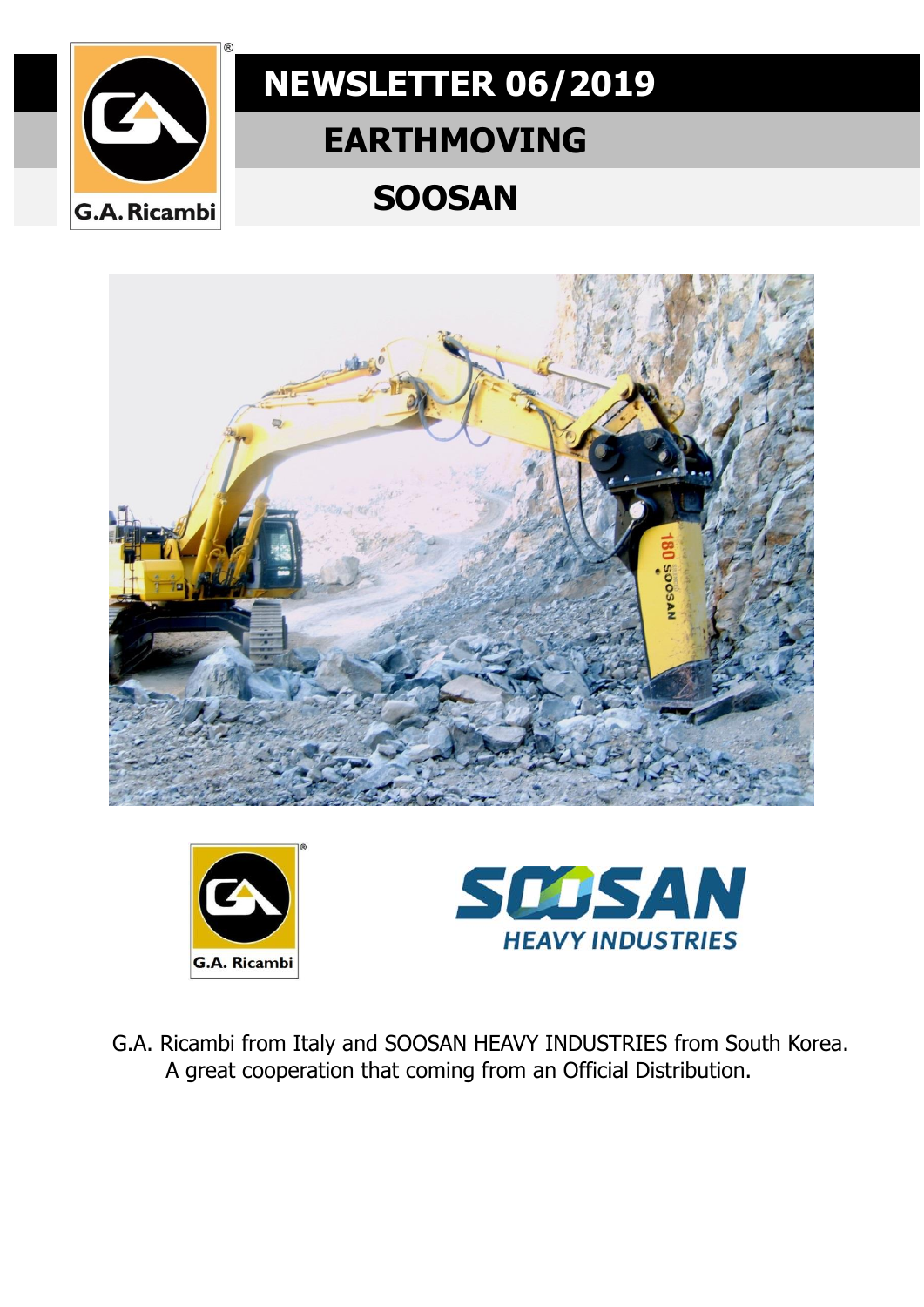### **Breaker**



|                   |         | <b>Suitable</b>            |
|-------------------|---------|----------------------------|
| <b>Model</b>      | Weight  | <b>Excavators</b>          |
| SB10II TS-P       | 102 kg  | $0.8 \sim 2.5$ ton         |
| SB20II TS-P       | 126 kg  | $1.2 \sim 3.0$ ton         |
| SB30II TS-P       | 152 kg  | $2.5 \sim 4.5$ ton         |
| SB35II TS-P       | 224 kg  | $3.0 \sim 5.5$ ton         |
| SB40II TS-P       | 295 kg  | $4.0 \sim 7.0 \text{ ton}$ |
| SB43II TS-P       | 375 kg  | 6.0 $\sim$ 9.0 ton         |
| SB45 TS-P         | 571 kg  | $7.0 \sim 14$ ton          |
| <b>SB50 TS-P</b>  | 861 kg  | $11 \sim 16$ ton           |
| SB60 TS-P         | 1297 kg | $15 \sim 18$ ton           |
| SB70 TS-P         | 1500 kg | $16 \sim 21$ ton           |
| <b>SB81 TS-P</b>  | 1766 kg | $18 \sim 26$ ton           |
| <b>SB100 TS-P</b> | 2071 kg | $25 \sim 30$ ton           |
| <b>SB121 TS-P</b> | 2632 kg | $28 \sim 35$ ton           |
| <b>SB130 TS-P</b> | 2833 kg | $30 \sim 45$ ton           |
| <b>SB140 TS-P</b> | 3090 kg | $36 \sim 42$ ton           |
| <b>SB151 TS-P</b> | 3991 kg | $40 \sim 55$ ton           |

SB Line TR-F Series

- SB Line TS-P Series
- ET Line TR-F Series

SQ Line Silenced Series

... ... ...

The best offer and range on the market, but the models are many!

On the left an example of the SB Line TS-P Series' range.

The best selling series.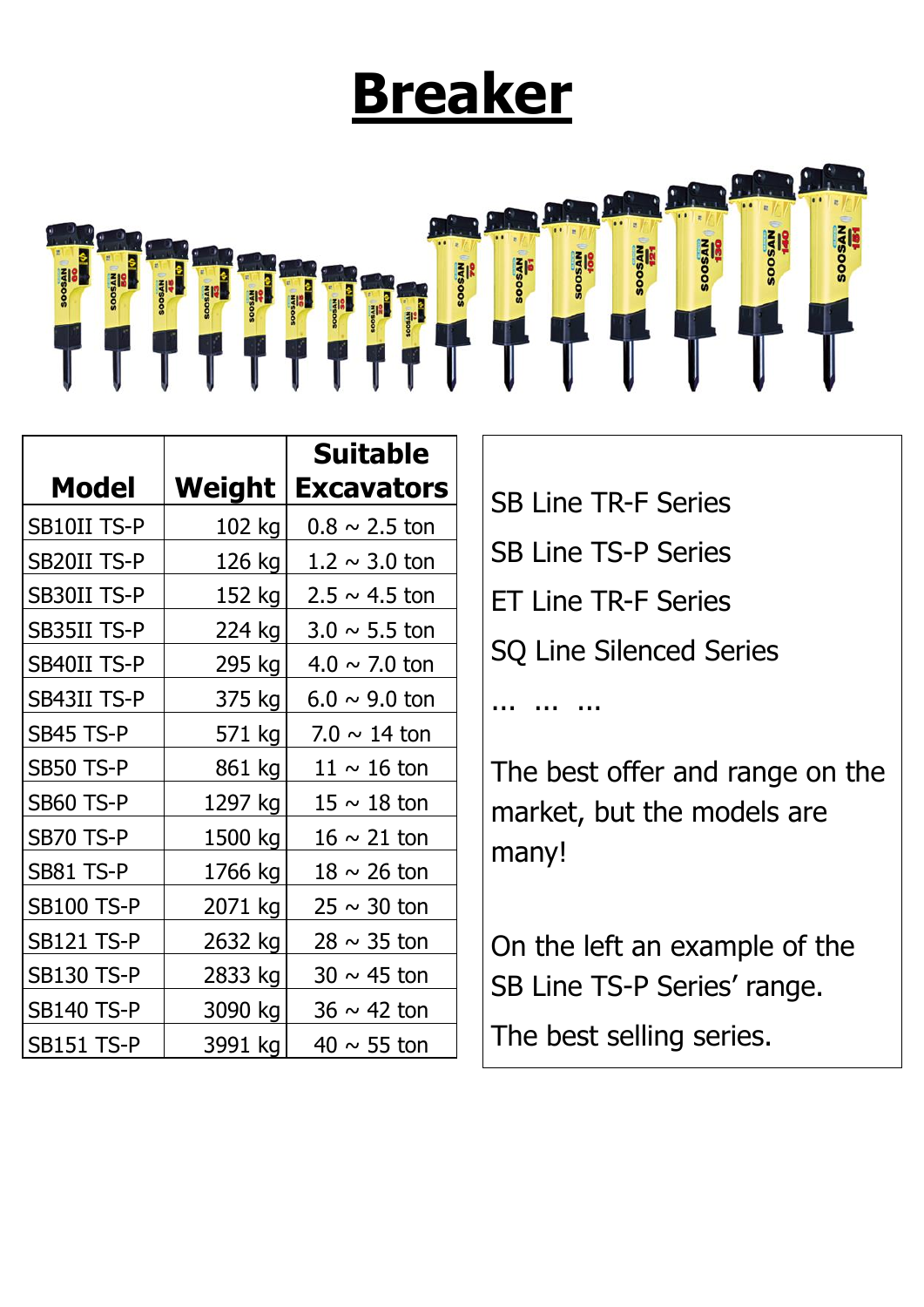## **Crusher**



Multi function: crusher and processor will offer full production capacity without you need a dedicated tools for every demolition job. SOOSAN use various interchangeable jaw sets.



Multi function: crusher and processor will offer full production capacity without you need a dedicated tools for every demolition job. SOOSAN use various interchangeable jaw sets.



Perfect tools for secondary demolition and recycling of concrete.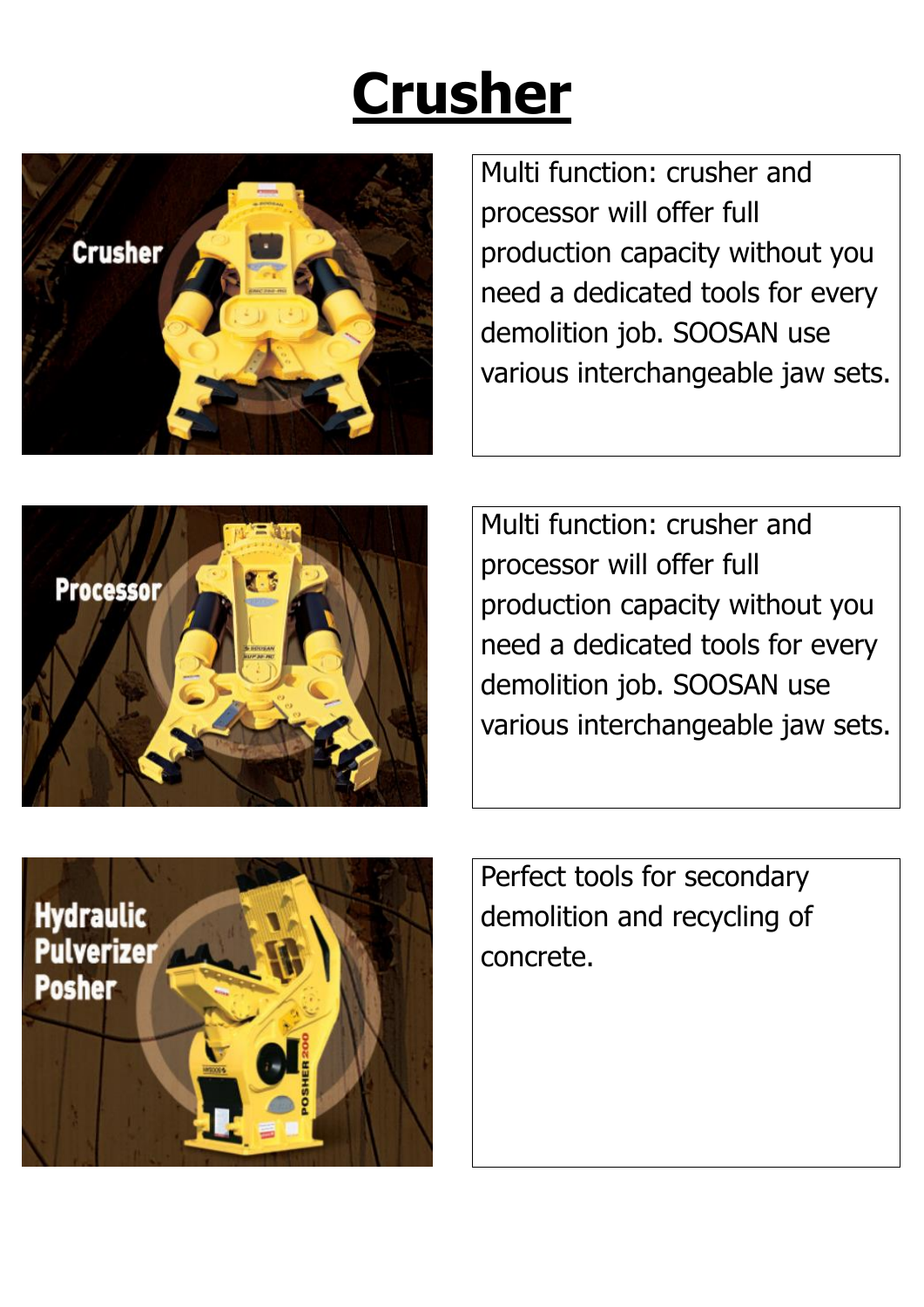

Suitable for multi purpose work such as demolition, sorting, loading/unloading, screening, excavation …



For all kind of work that need particular small equipment.